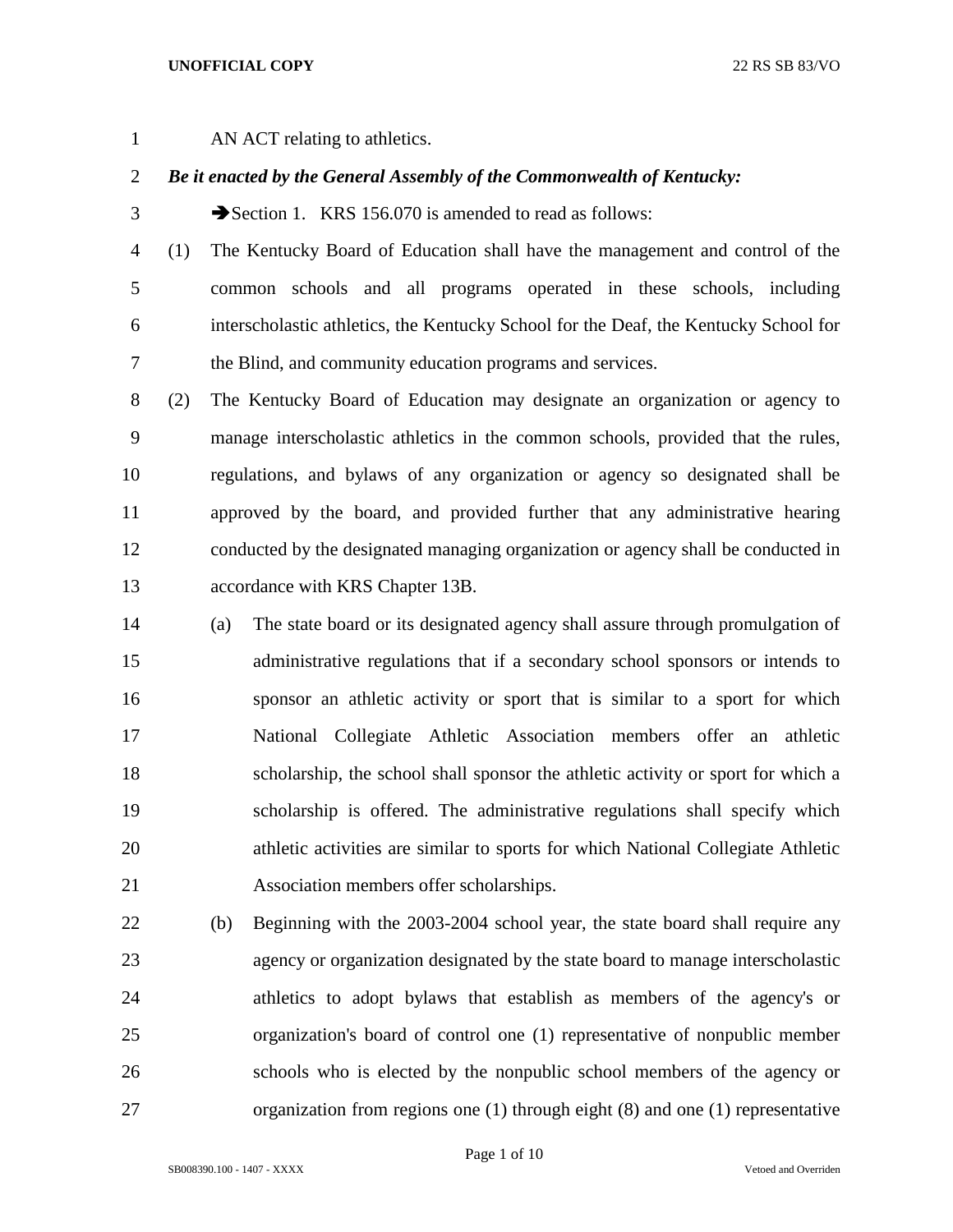of nonpublic member schools who is elected by the nonpublic member schools of the agency or organization from regions nine (9) through sixteen (16). The nonpublic school representatives on the board of control shall not be from classification A1 or D1 schools. Following initial election of these nonpublic school representatives to the agency's or organization's board of control, terms of the nonpublic school representatives shall be staggered so that only one (1) nonpublic school member is elected in each even-numbered year.

 (c) The state board or any agency designated by the state board to manage interscholastic athletics shall not promulgate rules, administrative regulations, or bylaws that prohibit pupils in grades seven (7) to eight (8) from participating in any high school sports except for high school varsity soccer and football, or from participating on more than one (1) school-sponsored team at the same time in the same sport. The Kentucky Board of Education, or an agency designated by the board to manage interscholastic athletics, may promulgate administrative regulations restricting, limiting, or prohibiting participation in high school varsity soccer and football for students who have not successfully completed the eighth grade.

 (d) 1. The state board or any agency designated by the state board to manage interscholastic athletics shall allow a member school's team or students to play against students of a non-member at-home private school, or a 22 team of students from non-member at-home private schools, if the non- member at-home private schools and students comply with this 24 subsection.

- 2. A non-member at-home private school's team and students shall comply with the rules for student athletes, including rules concerning:
- a. Age;

Page 2 of 10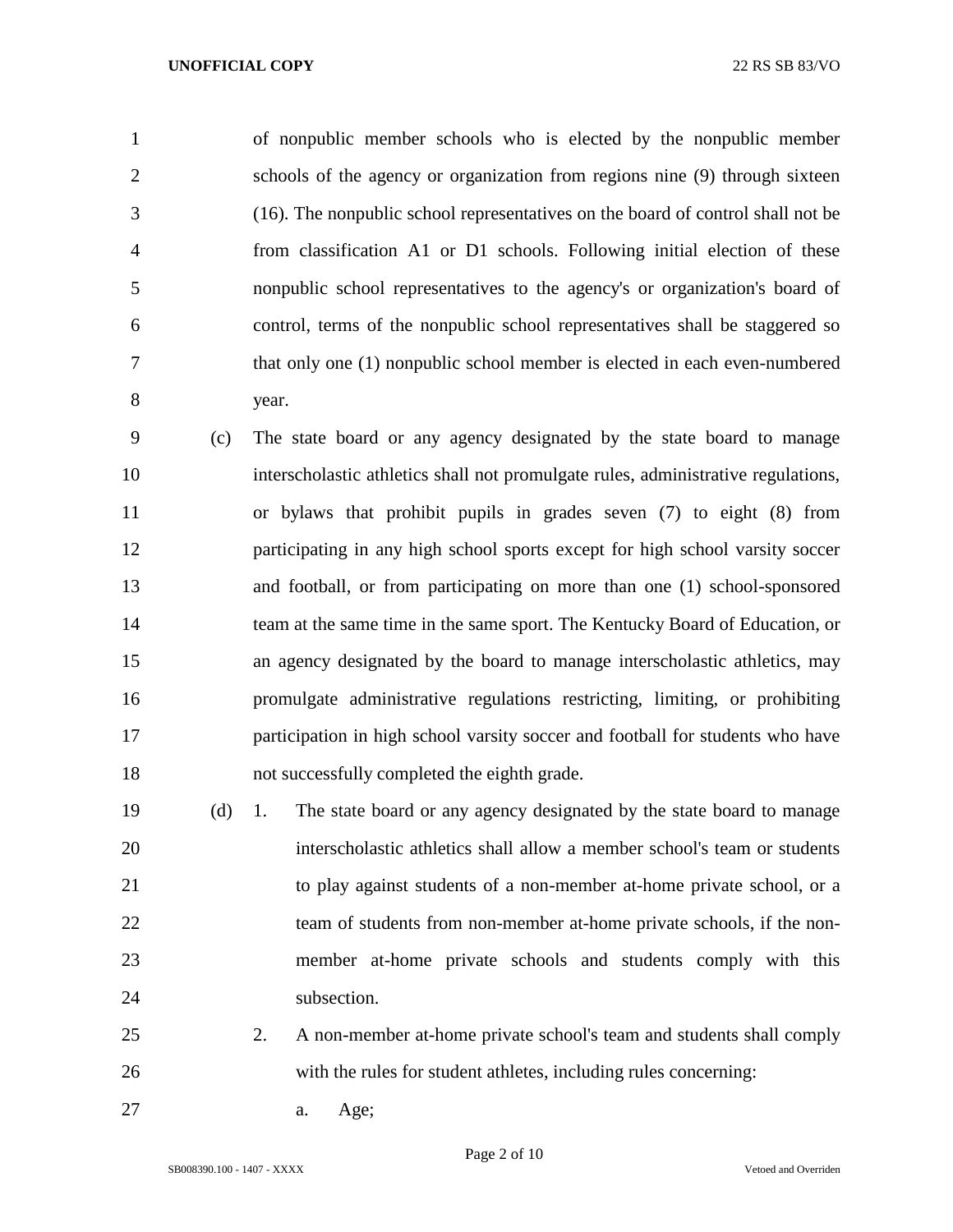| $\mathbf{1}$   |     | b.<br>School semesters;                                                         |
|----------------|-----|---------------------------------------------------------------------------------|
| $\overline{2}$ |     | Scholarships;<br>c.                                                             |
| 3              |     | Physical exams;<br>d.                                                           |
| 4              |     | Foreign student eligibility; and<br>e.                                          |
| 5              |     | f.<br>Amateurs.                                                                 |
| 6              |     | A coach of a non-member at-home private school's team shall comply<br>3.        |
| 7              |     | with the rules concerning certification of member school coaches as             |
| 8              |     | required by the state board or any agency designated by the state board         |
| 9              |     | to manage interscholastic athletics.                                            |
| 10             |     | This subsection shall not allow a non-member at-home private school's<br>4.     |
| 11             |     | team to participate in a sanctioned:                                            |
| 12             |     | Conference;<br>a.                                                               |
| 13             |     | Conference tournament;<br>b.                                                    |
| 14             |     | District tournament;<br>$\mathbf{c}$ .                                          |
| 15             |     | Regional tournament; or<br>d.                                                   |
| 16             |     | State tournament or event.<br>e.                                                |
| 17             |     | 5.<br>This subsection does not allow eligibility for a recognition, award, or   |
| 18             |     | championship sponsored by the state board or any agency designated by           |
| 19             |     | the state board to manage interscholastic athletics.                            |
| 20             |     | A non-member at-home private school's team or students may<br>6.                |
| 21             |     | participate in interscholastic athletics permitted, offered, or sponsored by    |
| 22             |     | the state board or any agency designated by the state board to manage           |
| 23             |     | interscholastic athletics.                                                      |
| 24             | (e) | Every local board of education shall require an annual medical examination      |
| 25             |     | performed and signed by a physician, physician assistant, advanced practice     |
| 26             |     | registered nurse, or chiropractor, if performed within the professional's scope |
| 27             |     | of practice, for each student seeking eligibility to participate in any school  |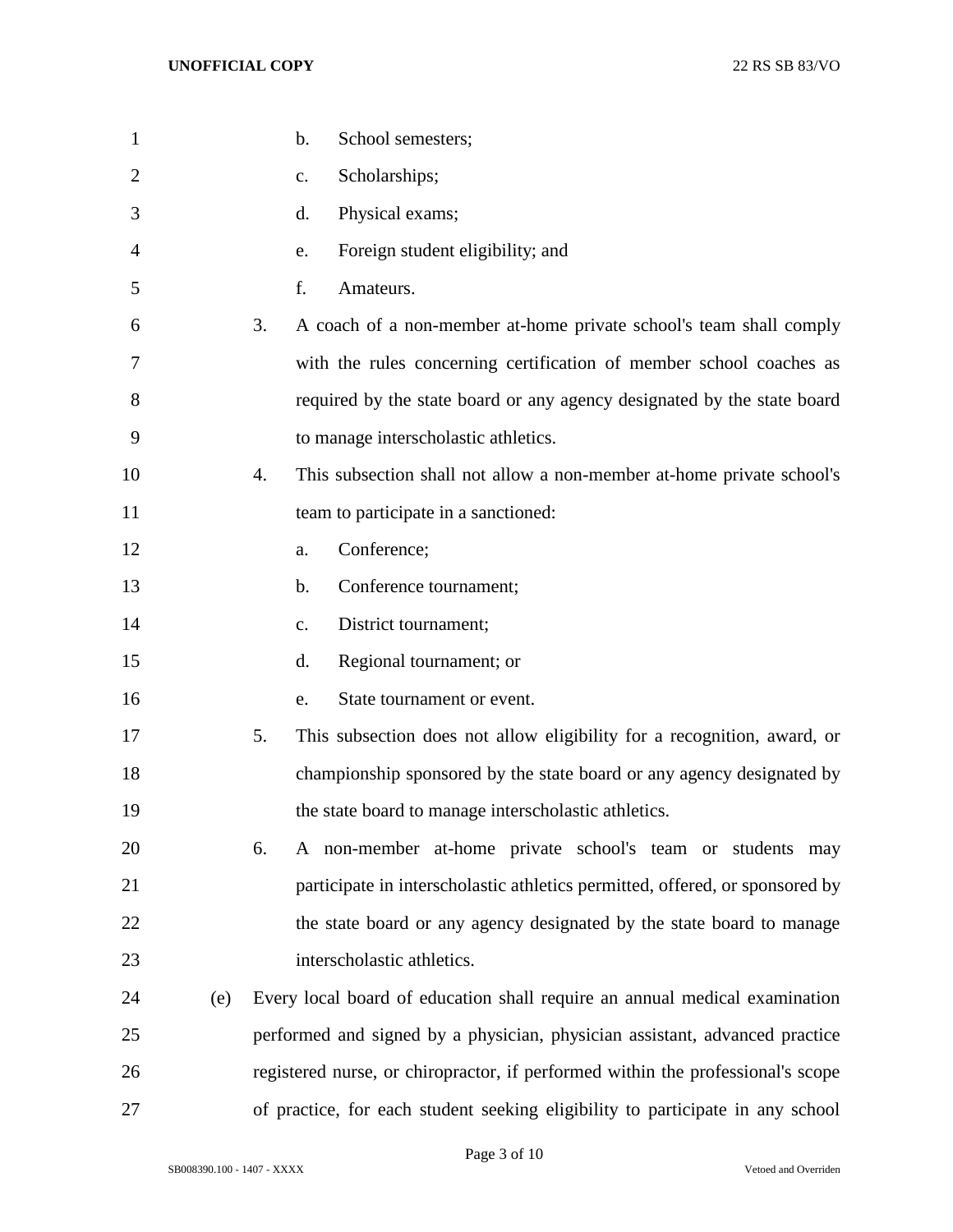| $\mathbf{1}$   |     | athletic activity or sport. The Kentucky Board of Education or any               |
|----------------|-----|----------------------------------------------------------------------------------|
| $\overline{2}$ |     | organization or agency designated by the state board to manage interscholastic   |
| 3              |     | athletics shall not promulgate administrative regulations or adopt any policies  |
| 4              |     | or bylaws that are contrary to the provisions of this paragraph.                 |
| 5              | (f) | Any student who turns nineteen (19) years of age prior to August 1 shall not     |
| 6              |     | be eligible for high school athletics in Kentucky. Any student who turns         |
| 7              |     | nineteen (19) years of age on or after August 1 shall remain eligible for that   |
| 8              |     | school year only. An exception to the provisions of this paragraph shall be      |
| 9              |     | made, and the student shall be eligible for high school athletics in Kentucky if |
| 10             |     | the student:                                                                     |
| 11             |     | Qualified for exceptional children services and had an individual<br>1.          |
| 12             |     | education program developed by an admissions and release committee               |
| 13             |     | (ARC) while the student was enrolled in the primary school program;              |
| 14             |     | Was retained in the primary school program because of an ARC<br>2.               |
| 15             |     | committee recommendation; and                                                    |
| 16             |     | Has not completed four $(4)$ consecutive years or eight $(8)$ consecutive<br>3.  |
| 17             |     | semesters of eligibility following initial promotion from grade eight (8)        |
| 18             |     | to grade nine $(9)$ .                                                            |
| 19             | (g) | The state board or any agency designated by the state board to manage            |
| 20             |     | interscholastic athletics shall promulgate administrative regulations or         |
| 21             |     | bylaws that provide that:                                                        |
| 22             |     | A member school shall designate all athletic teams, activities, and<br>1.        |
| 23             |     | sports for students in grades six $(6)$ through twelve $(12)$ as one $(1)$ of    |
| 24             |     | the following categories:                                                        |
| 25             |     | "Boys"<br>а.                                                                     |
| 26             |     | "Coed"; or<br>b.                                                                 |
| 27             |     | $"Girls"$ ;<br>c.                                                                |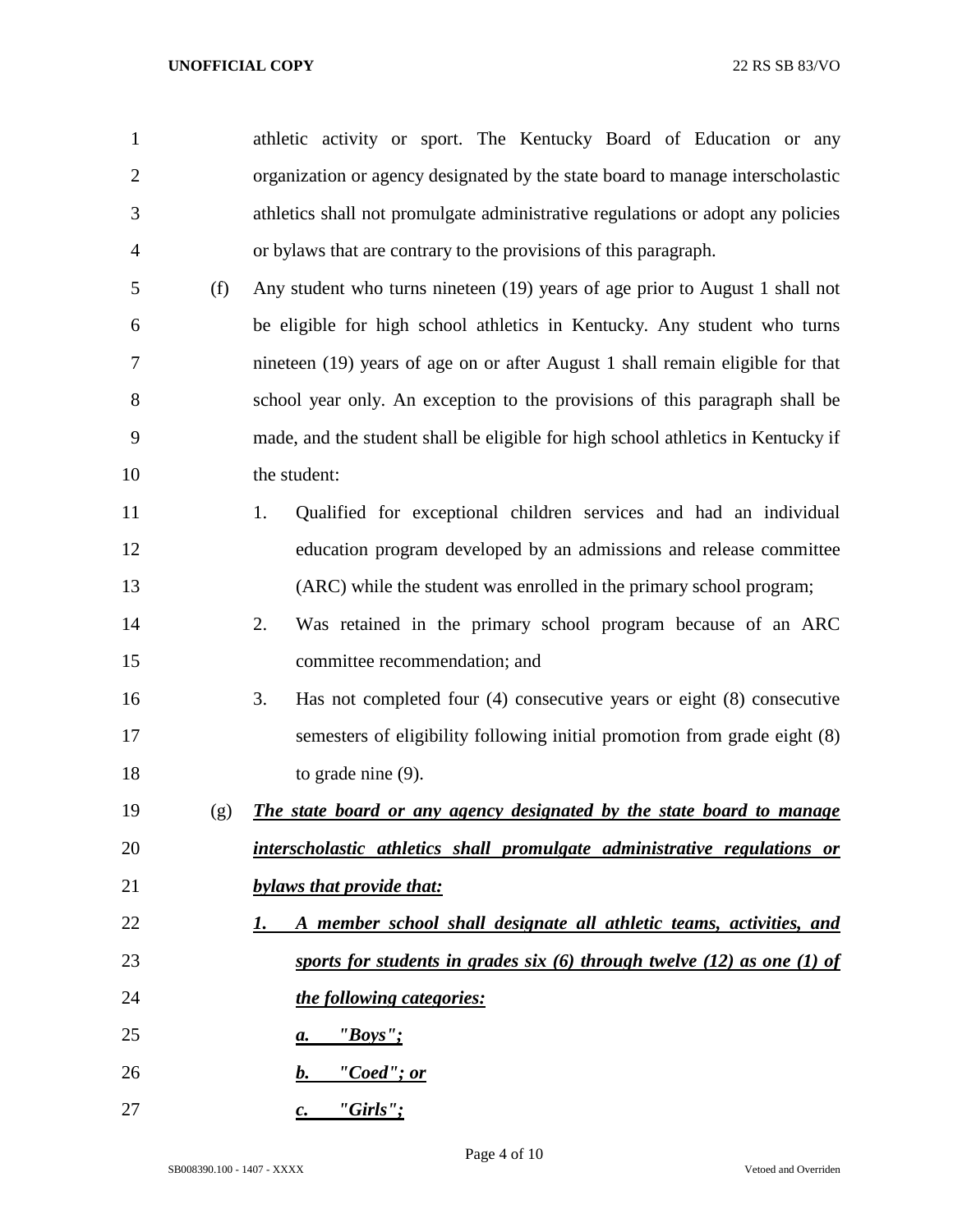| 1              |     | <u>2.</u> | The sex of a student for the purpose of determining eligibility to               |
|----------------|-----|-----------|----------------------------------------------------------------------------------|
| $\overline{2}$ |     |           | <i>participate in an athletic activity or sport shall be determined by:</i>      |
| 3              |     |           | A student's biological sex as indicated on the student's original,<br>a.         |
| 4              |     |           | <u>unedited birth certificate issued at the time of birth; or</u>                |
| 5              |     |           | An affidavit signed and sworn to by the physician, physician<br>b.               |
| 6              |     |           | assistant, advanced practice registered nurse, or chiropractor                   |
| 7              |     |           | <u>that conducted the annual medical examination required by</u>                 |
| 8              |     |           | paragraph (e) of this subsection under penalty of perjury                        |
| 9              |     |           | establishing the student's biological sex at the time of birth;                  |
| 10             |     | 3.        | <u>An athletic activity or sport designated as "girls" for students in</u><br>a. |
| 11             |     |           | grades six $(6)$ through twelve $(12)$ shall not be open to members              |
| 12             |     |           | of the male sex.                                                                 |
| 13             |     |           | <u>Nothing in this section shall be construed to restrict the</u><br>$\bm{b}$ .  |
| 14             |     |           | <i>eligibility of any student to participate in an athletic activity or</i>      |
| 15             |     |           | sport designated as "boys" or "coed"; and                                        |
| 16             |     | 4.        | <u>Neither the state board, nor any agency designated by the state board</u>     |
| 17             |     |           | to manage interscholastic athletics, nor any school district, nor any            |
| 18             |     |           | member school shall entertain a complaint, open an investigation, or             |
| 19             |     |           | take any other adverse action against a school for maintaining                   |
| 20             |     |           | separate interscholastic or intramural athletic teams, activities, or            |
| 21             |     |           | sports for students of the female sex.                                           |
| 22             | (h) | 1.        | The state board or any agency designated by the state board to manage            |
| 23             |     |           | interscholastic athletics shall promulgate administrative regulations that       |
| 24             |     |           | permit a school district to employ or assign nonteaching or noncertified         |
| 25             |     |           | personnel or personnel without postsecondary education credit hours to           |
| 26             |     |           | serve in a coaching position. The administrative regulations shall give          |
| 27             |     |           | preference to the hiring or assignment of certified personnel in coaching        |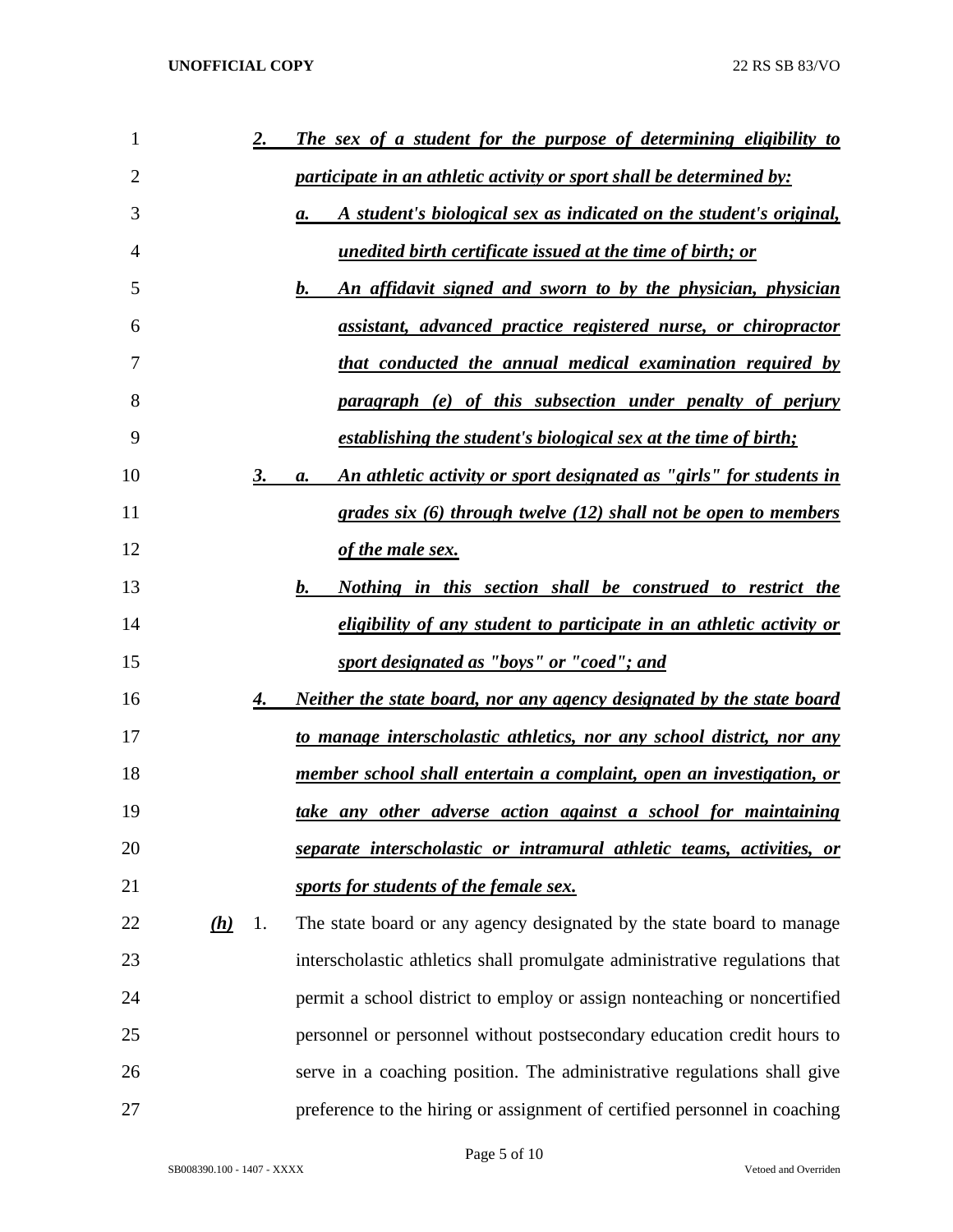**UNOFFICIAL COPY** 22 RS SB 83/VO

|                |     | UNOFFICIAL COPY        |           | 22 RS SB 83/VO                                                                  |
|----------------|-----|------------------------|-----------|---------------------------------------------------------------------------------|
| $\mathbf{1}$   |     |                        |           | positions.                                                                      |
| $\overline{2}$ |     |                        | 2.        | A person employed in a coaching position shall be a high school                 |
| 3              |     |                        |           | graduate and at least twenty-one (21) years of age and shall submit to a        |
| 4              |     |                        |           | criminal background check in accordance with KRS 160.380.                       |
| 5              |     |                        | 3.        | The administrative regulations shall specify post-hire requirements for         |
| 6              |     |                        |           | persons employed in coaching positions.                                         |
| 7              |     |                        | 4.        | The regulations shall permit a predetermined number of hours of                 |
| 8              |     |                        |           | professional development training approved by the state board or its            |
| 9              |     |                        |           | designated agency to be used in lieu of postsecondary education credit          |
| $\overline{0}$ |     |                        |           | hour requirements.                                                              |
| $\mathbf{1}$   |     |                        | 5.        | A local school board may specify post-hire requirements for personnel           |
| $\overline{2}$ |     |                        |           | employed in coaching positions in addition to those specified in                |
| 3              |     |                        |           | subparagraph 3. of this paragraph.                                              |
| 4              |     | $(i)$ $\{(\text{h})\}$ |           | Any student who transfers enrollment from a district of residence to a          |
| 5              |     |                        |           | nonresident district under KRS 157.350(4)(b) shall be ineligible to participate |
| 6              |     |                        |           | in interscholastic athletics for one (1) calendar year from the date of the     |
| 7              |     |                        | transfer. |                                                                                 |
| 8              | (3) | (a)                    |           | The Kentucky Board of Education is hereby authorized to lease from the State    |
| 9              |     |                        |           | Property and Buildings Commission, or others, whether public or private, any    |
| 20             |     |                        |           | lands, buildings, structures, installations, and facilities suitable for use in |
| $\mathbf{1}$   |     |                        |           | establishing and furthering television and related facilities as an aid or      |
| $\overline{2}$ |     |                        |           | supplement to classroom instruction, throughout the Commonwealth, and for       |

- 5. A local school board may specify post-hire requirements for personnel employed in coaching positions in addition to those specified in subparagraph 3. of this paragraph.
- *(i)* $\{\text{fth}\}$  Any student who transfers enrollment from a district of residence to a nonresident district under KRS 157.350(4)(b) shall be ineligible to participate in interscholastic athletics for one (1) calendar year from the date of the 17 transfer.
- (3) (a) The Kentucky Board of Education is hereby authorized to lease from the State Property and Buildings Commission, or others, whether public or private, any lands, buildings, structures, installations, and facilities suitable for use in establishing and furthering television and related facilities as an aid or supplement to classroom instruction, throughout the Commonwealth, and for incidental use in any other proper public functions. The lease may be for any initial term commencing with the date of the lease and ending with the next ensuing June 30, which is the close of the then-current fiscal biennium of the Commonwealth, with exclusive options in favor of the board to renew the same for successive ensuing bienniums, July 1 in each even year to June 30 in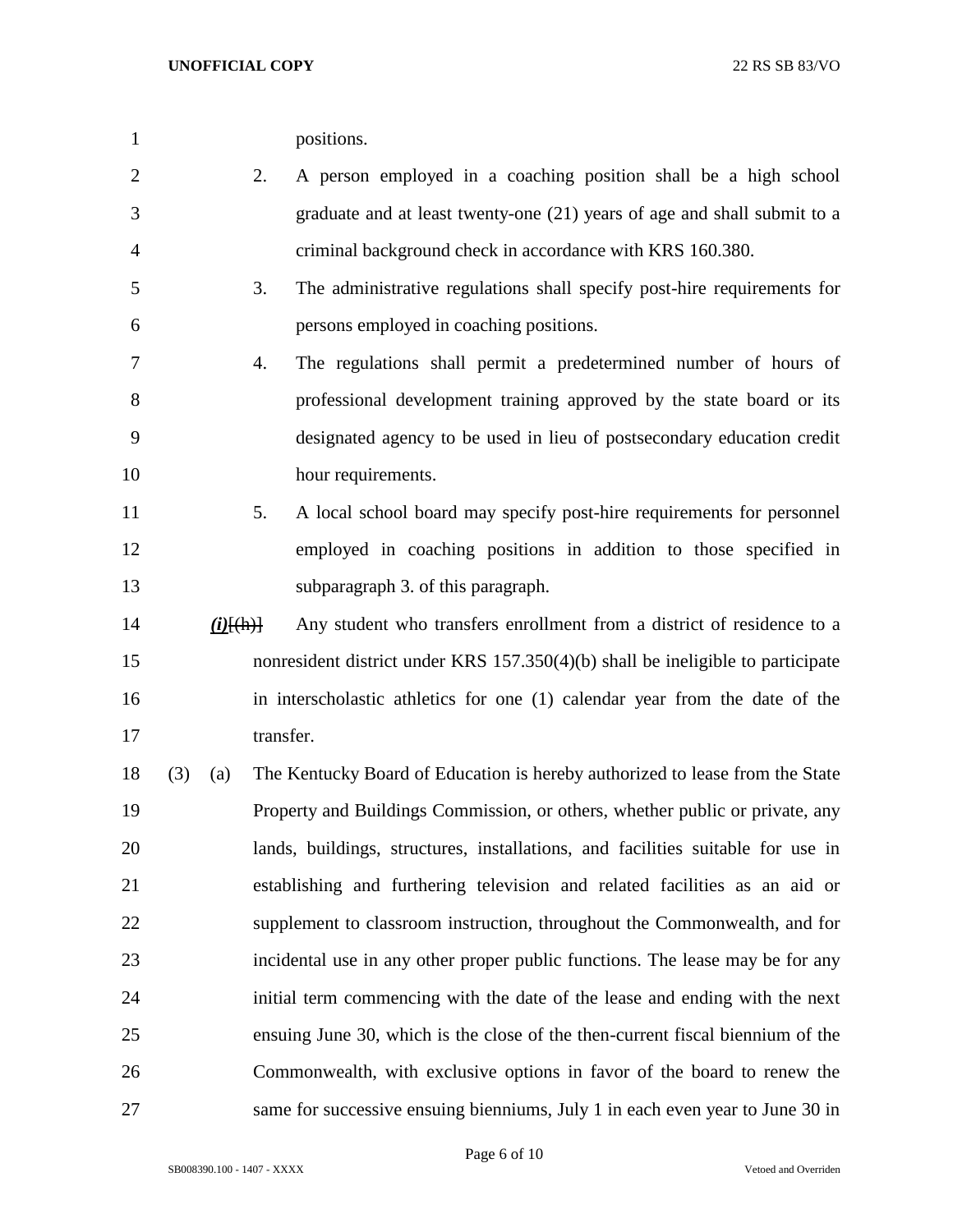the next ensuing even year; and the rentals may be fixed at the sums in each biennium, if renewed, sufficient to enable the State Property and Buildings Commission to pay therefrom the maturing principal of and interest on, and provide reserves for, any revenue bonds which the State Property and Buildings Commission may determine to be necessary and sufficient, in agreement with the board, to provide the cost of acquiring the television and related facilities, with appurtenances, and costs as may be incident to the issuance of the bonds.

 (b) Each option of the Kentucky Board of Education to renew the lease for a succeeding biennial term may be exercised at any time after the adjournment of the session of the General Assembly at which appropriations shall have 12 been made for the operation of the state government for such succeeding biennial term, by notifying the State Property and Buildings Commission in writing, signed by the chief state school officer, and delivered to the secretary of the Finance and Administration Cabinet as a member of the commission. The option shall be deemed automatically exercised, and the lease automatically renewed for the succeeding biennium, effective on the first day thereof, unless a written notice of the board's election not to renew shall have been delivered in the office of the secretary of the Finance and Administration Cabinet before the close of business on the last working day in April immediately preceding the beginning of the succeeding biennium.

 (c) The Kentucky Board of Education shall not itself operate leased television facilities, or undertake the preparation of the educational presentations or films to be transmitted thereby, but may enter into one (1) or more contracts to provide therefor, with any public agency and instrumentality of the Commonwealth having, or able to provide, a staff with proper technical qualifications, upon which agency and instrumentality the board, through the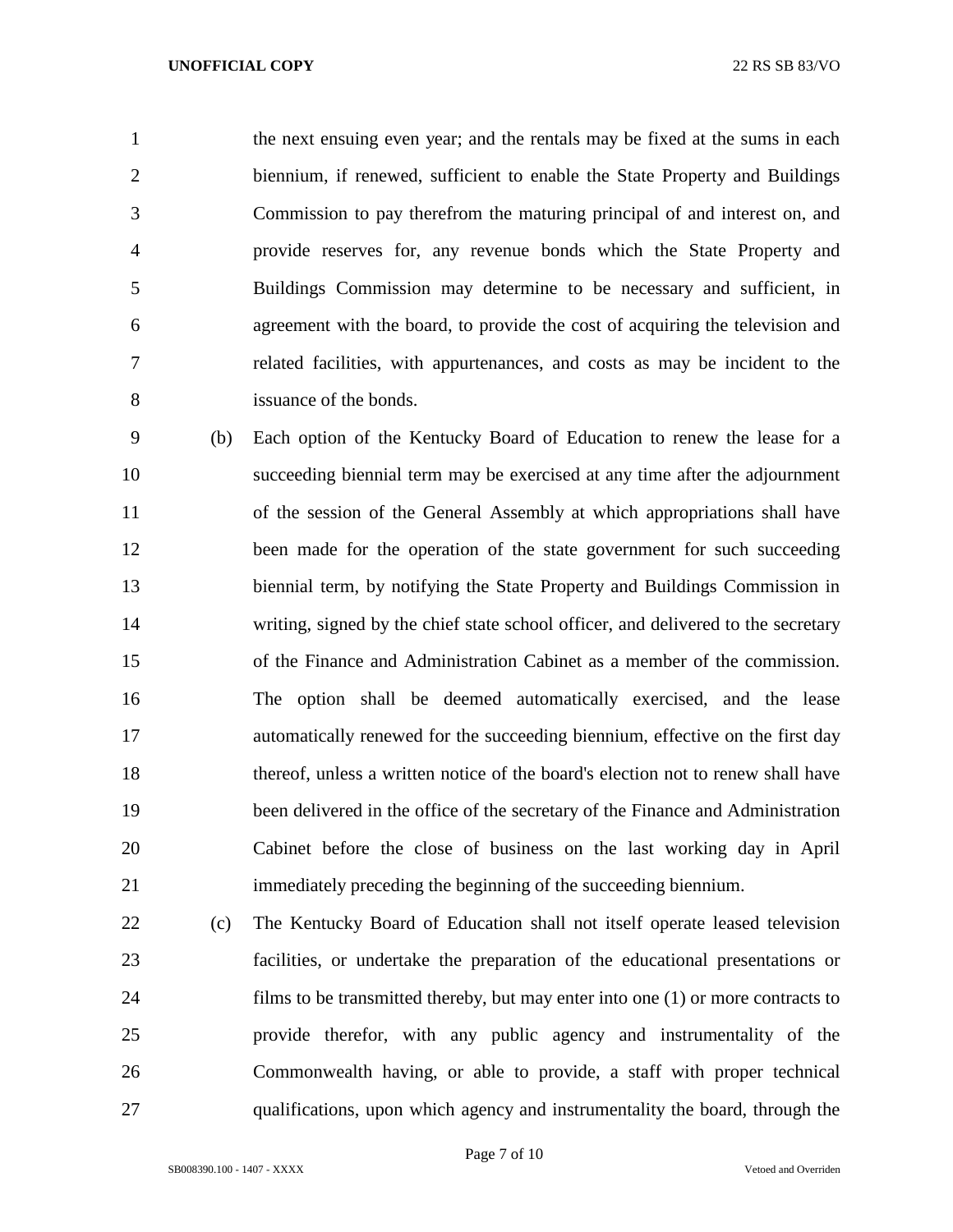chief state school officer and the Department of Education, is represented in such manner as to coordinate matters of curriculum with the curricula prescribed for the public schools of the Commonwealth. Any contract for the operation of the leased television or related facilities may permit limited and special uses of the television or related facilities for other programs in the public interest, subject to the reasonable terms and conditions as the board and the operating agency and instrumentality may agree upon; but any contract shall affirmatively forbid the use of the television or related facilities, at any time or in any manner, in the dissemination of political propaganda or in furtherance of the interest of any political party or candidate for public office, or for commercial advertising. No lease between the board and the State Property and Buildings Commission shall bind the board to pay rentals for more than one (1) fiscal biennium at a time, subject to the aforesaid renewal options. The board may receive and may apply to rental payments under any lease and to the cost of providing for the operation of the television or related facilities not only appropriations which may be made to it from state funds, from time to time, but also contributions, gifts, matching funds, devises, and bequests from any source, whether federal or state, and whether public or private, so long as the same are not conditioned upon any improper use of the television or related facilities in a manner inconsistent with the provisions of 21 this subsection.

 (4) The state board may, on the recommendation and with the advice of the chief state school officer, prescribe, print, publish, and distribute at public expense such administrative regulations, courses of study, curriculums, bulletins, programs, outlines, reports, and placards as each deems necessary for the efficient management, control, and operation of the schools and programs under its jurisdiction. All administrative regulations published or distributed by the board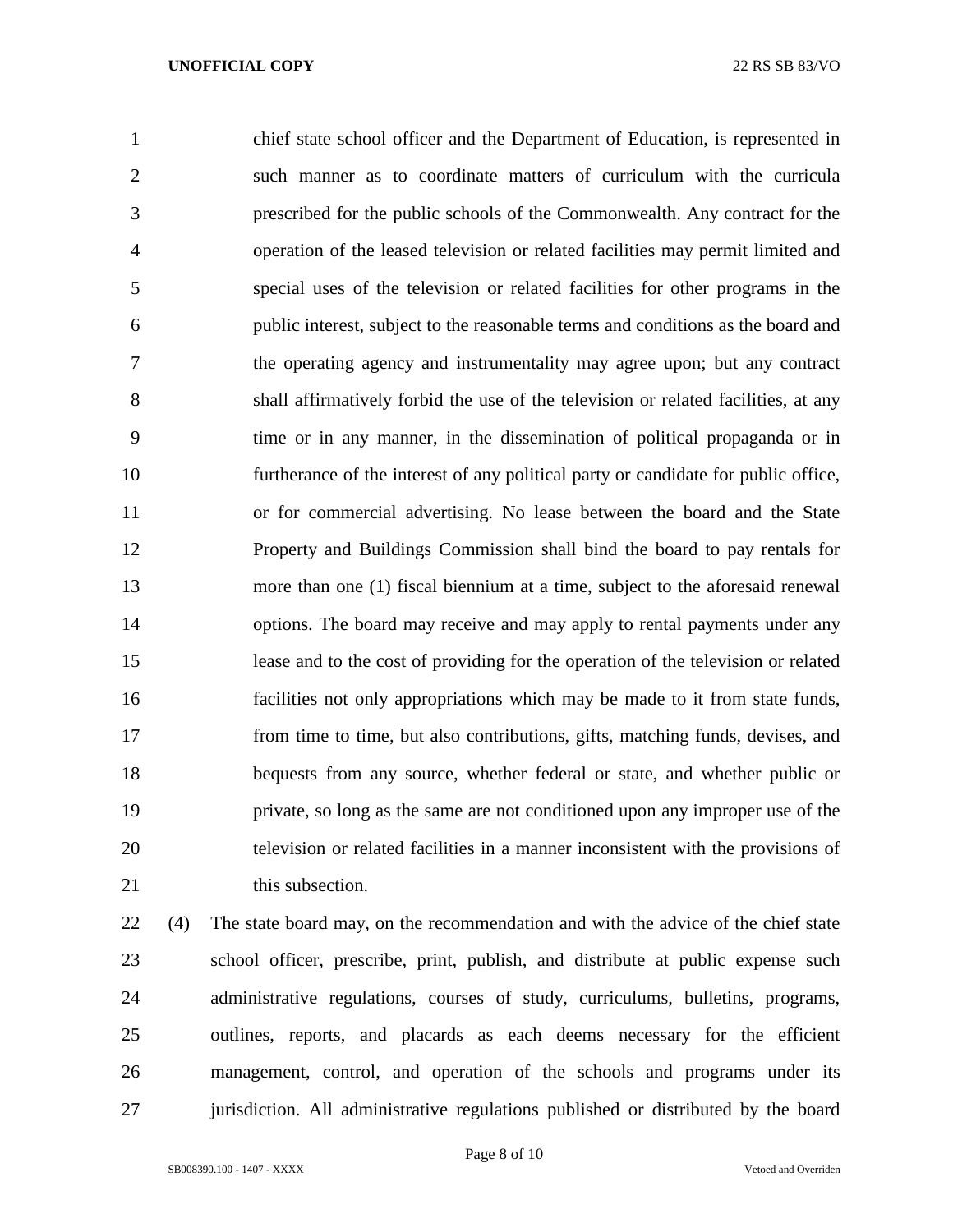| $\mathbf{1}$ | shall be enclosed in a booklet or binder on which the words "informational copy"            |
|--------------|---------------------------------------------------------------------------------------------|
| 2            | shall be clearly stamped or printed.                                                        |
| 3            | (5)<br>Upon the recommendation of the chief state school officer or his or her designee,    |
| 4            | the state board shall establish policy or act on all matters relating to programs,          |
| 5            | services, publications, capital construction and facility renovation, equipment,            |
| 6            | litigation, contracts, budgets, and all other matters which are the administrative          |
| 7            | responsibility of the Department of Education.                                              |
| 8            | SECTION 2. A NEW SECTION OF KRS CHAPTER 164 IS CREATED TO                                   |
| 9            | <b>READ AS FOLLOWS:</b>                                                                     |
| 10           | A public postsecondary education institution or private postsecondary<br>(I)<br>(a)         |
| 11           | education institution that is a member of a national intercollegiate athletic               |
| 12           | association shall designate all intercollegiate and intramural athletic teams,              |
| 13           | <u>activities, sports, and events that are sponsored or authorized by the</u>               |
| 14           | <i>institution as one (1) of the following categories:</i>                                  |
| 15           | $"Mens"$ ;<br>1.                                                                            |
| 16           | "Coed"; or<br>2.                                                                            |
| 17           | "Womens."<br>3.                                                                             |
| 18           | A public postsecondary education institution or private postsecondary<br>(b)<br>1.          |
| 19           | education institution that is a member of a national intercollegiate                        |
| 20           | athletic association shall prohibit a member of the male sex from                           |
| 21           | competing in any intercollegiate or intramural athletic team, activity,                     |
| 22           | sport, or event designated as "womens."                                                     |
| 23           | Nothing in this section shall be construed to restrict the eligibility of<br>2.             |
| 24           | any student to participate in an athletic activity or sport designated as                   |
| 25           | "mens" or "coed."                                                                           |
| 26           | The sex of a student for the purpose of determining eligibility to participate in an<br>(2) |
| 27           | athletic activity or sport or to use an athletic facility designated for the exclusive      |